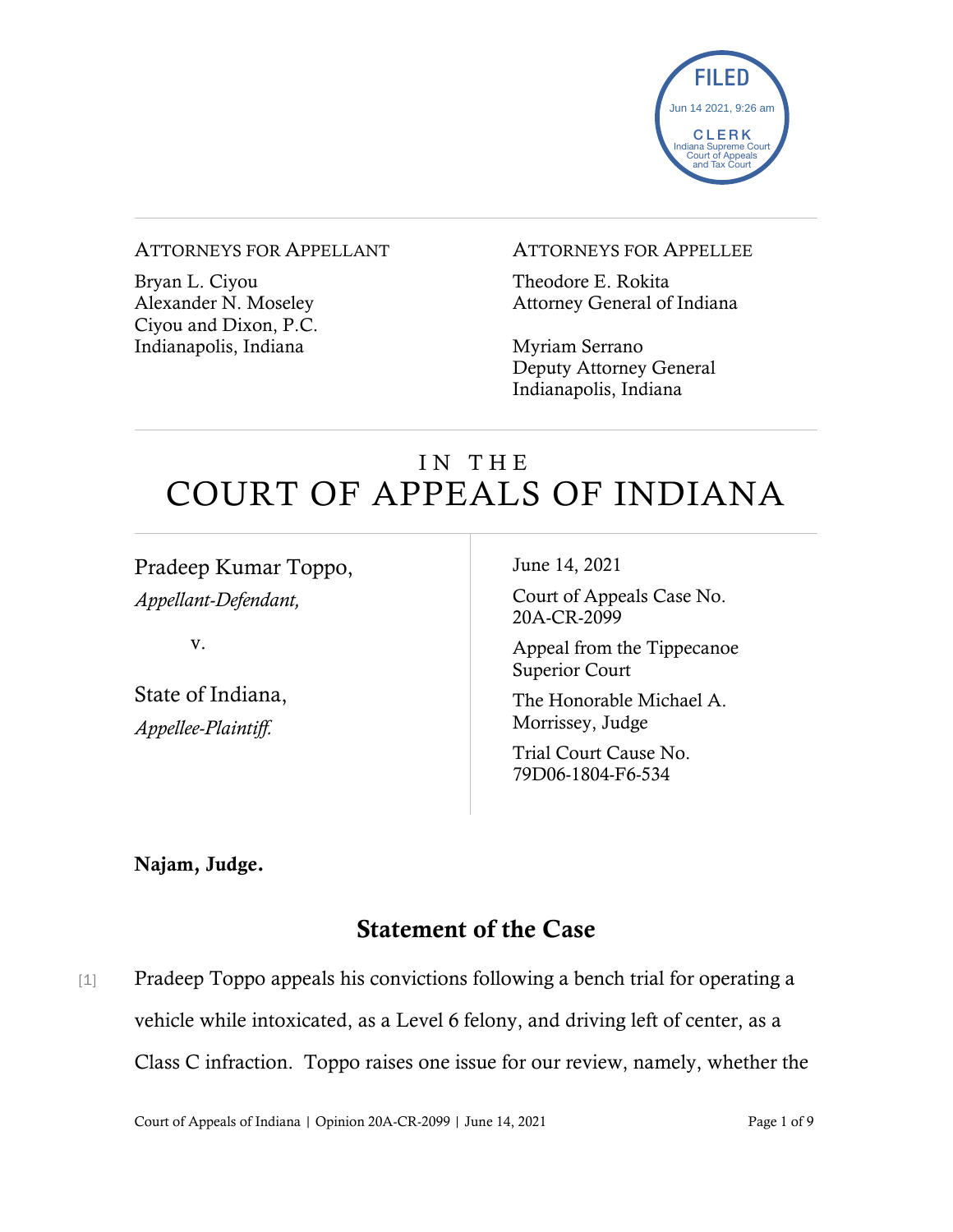trial court erred when it admitted evidence that law enforcement had obtained following a traffic stop.

[2] We affirm.

### Facts and Procedural History

- [3] Shortly after noon on April 18, 2018, Deputy Jacob Minott with the Tippecanoe County Sheriff's Department received a report of a possible intoxicated driver. Dispatch informed Deputy Minott that the suspect driver was possibly Hispanic and that he was driving a red van with a license plate number that began with 491. Deputy Minott "conducted a U turn" and went toward the location of the alleged drunk driver. Tr. Vol. 2 at 60. He then located the vehicle and started following it. Deputy Minott observed the vehicle "weave[] off of the fog line several times," "tap[] its brakes several times for apparently no reason," and "snak[e]" down the road. Tr. at 61. Deputy Minott then observed the vehicle "cross[] the center line." *Id*. At that point, Deputy Minott initiated a traffic stop.
- [4] Deputy Minott then made contact with the driver, Toppo. Toppo took a "long time" to figure out how to lower his window. *Id*. at 66. Toppo was "very slow and lethargic," his eyes "were blood shot and glossy," and he was "slurring his words." *Id*. at 67. Deputy Minott also smelled "the odor of alcohol" from the vehicle. *Id*. Toppo informed Deputy Minott that he had had "a lot" to drink that day. *Id*.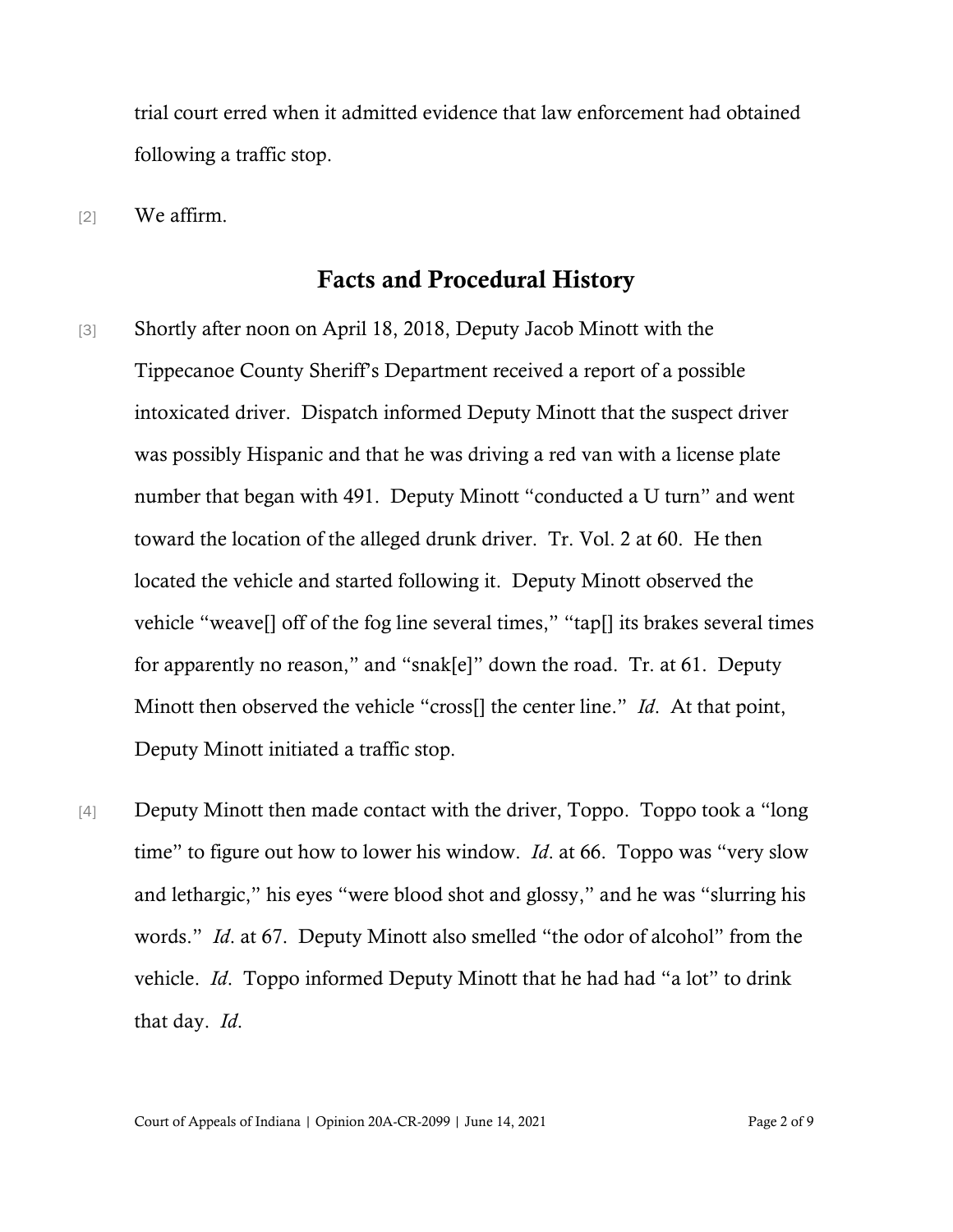- [5] Deputy Minott asked Toppo to step out of the car. Toppo complied, but he initially attempted to exit the vehicle while still wearing his seat belt. Once he removed his seat belt and exited the car, Toppo had to use the vehicle to support himself. Deputy Minott then administered two field sobriety tests, both of which Toppo failed.<sup>[1](#page-2-0)</sup> After Toppo declined to consent to a breath test, Deputy Minott obtained a warrant for a blood draw. The results demonstrated that Toppo had a blood alcohol concentration of 0.245 gram of alcohol per 100 milliliters of blood. *See* Ex. at 8.
- [6] The State charged Toppo with operating a vehicle while intoxicated, as a Class A misdemeanor (Count 1); operating a vehicle with an alcohol concentration equivalent to at least 0.15 gram of alcohol per 100 milliliters of blood, as a Class A misdemeanor (Count 2); operating a vehicle while intoxicated, as a Level 6 felony (Count 3); operating a vehicle with an alcohol concentration equivalent to at least 0.15 gram of alcohol per 100 milliliters of blood, as a Level 6 felony (Count 4); and driving left of center, as a Class C infraction (Count 5). Thereafter, Toppo filed a motion to suppress "any and all physical evidence discovered directly or indirectly" following the traffic stop. Appellant's App. Vol. 2 at 45. In particular, Toppo asserted that Deputy Minott did not have an "objectively justifiable reason" to stop his vehicle and, as such, the stop violated

<span id="page-2-0"></span><sup>1</sup> Deputy Minott offered to administer a third test, but Toppo indicated that he "could not do it." *Id*. at 71.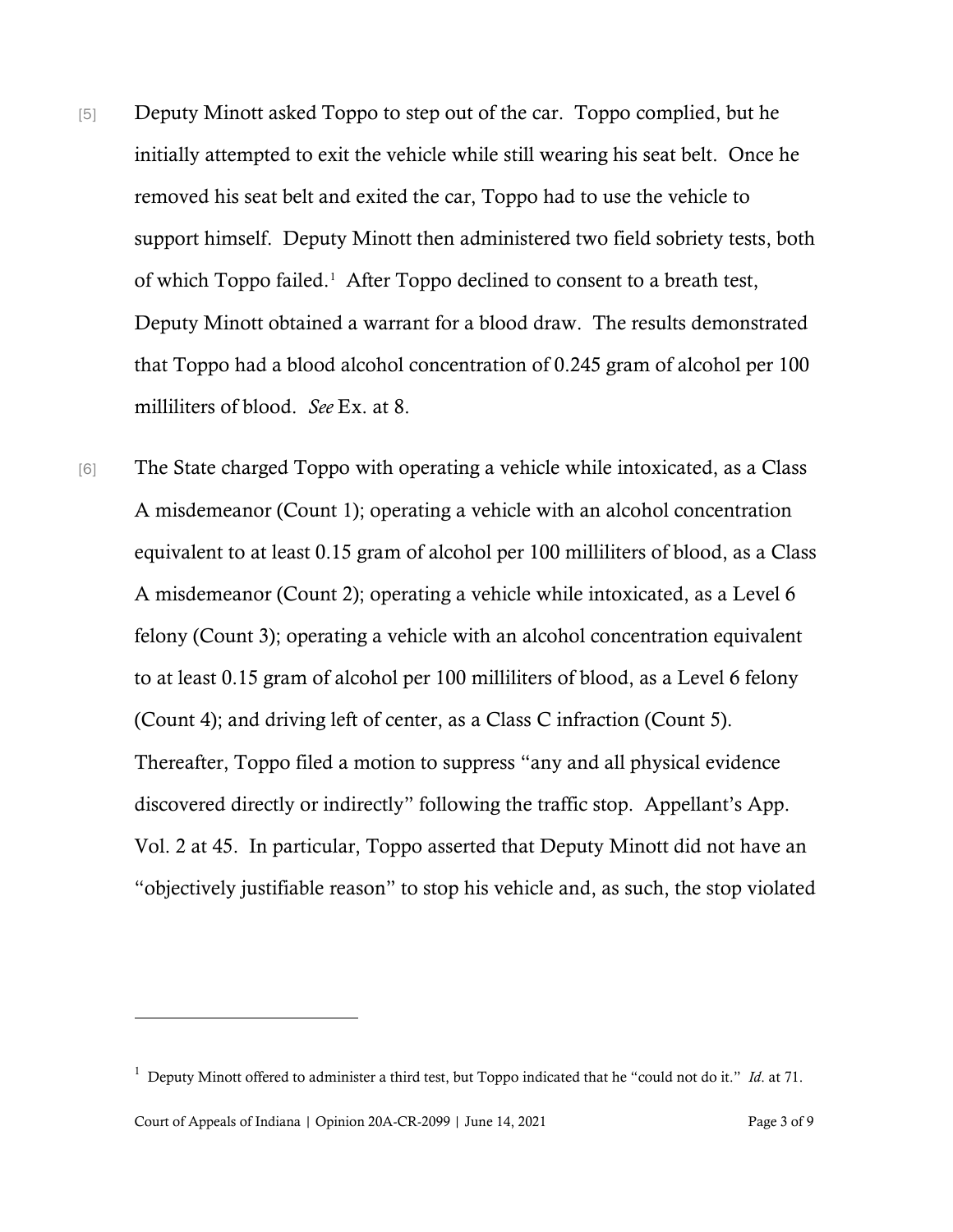his rights under the Fourth Amendment and Article 1, Section 11 of the Indiana Constitution. *Id*.

- [7] The trial court held a hearing on Toppo's motion to suppress. At the hearing, Deputy Minott testified that, after he had located the suspect vehicle, he followed it for approximately one-half to one mile and then observed the driver, Toppo, commit a "traffic violation." Tr. at 7. Specifically, he testified that he had observed Toppo "cross[] over the yellow dividing line." *Id*. He further testified that the "driver's side tires crossed the line" such that they were "briefly" in the "opposite lane of travel." *Id*. at 7, 13. He then testified that he had initiated the traffic stop because of that traffic violation.
- [8] At the conclusion of the hearing, the trial court found that the traffic stop was reasonable and denied Toppo's motion to suppress. Toppo then waived his right to a jury trial, and the court held a bench trial. Toppo objected to the introduction of any evidence seized as a result of the traffic stop, but the court overruled his objection. At the conclusion of the trial, the court found Toppo guilty as charged but only entered judgment of conviction on Counts 3 and 5. The court then sentenced Toppo to 545 days, with one year suspended and 180 days to be served on community corrections. This appeal ensued.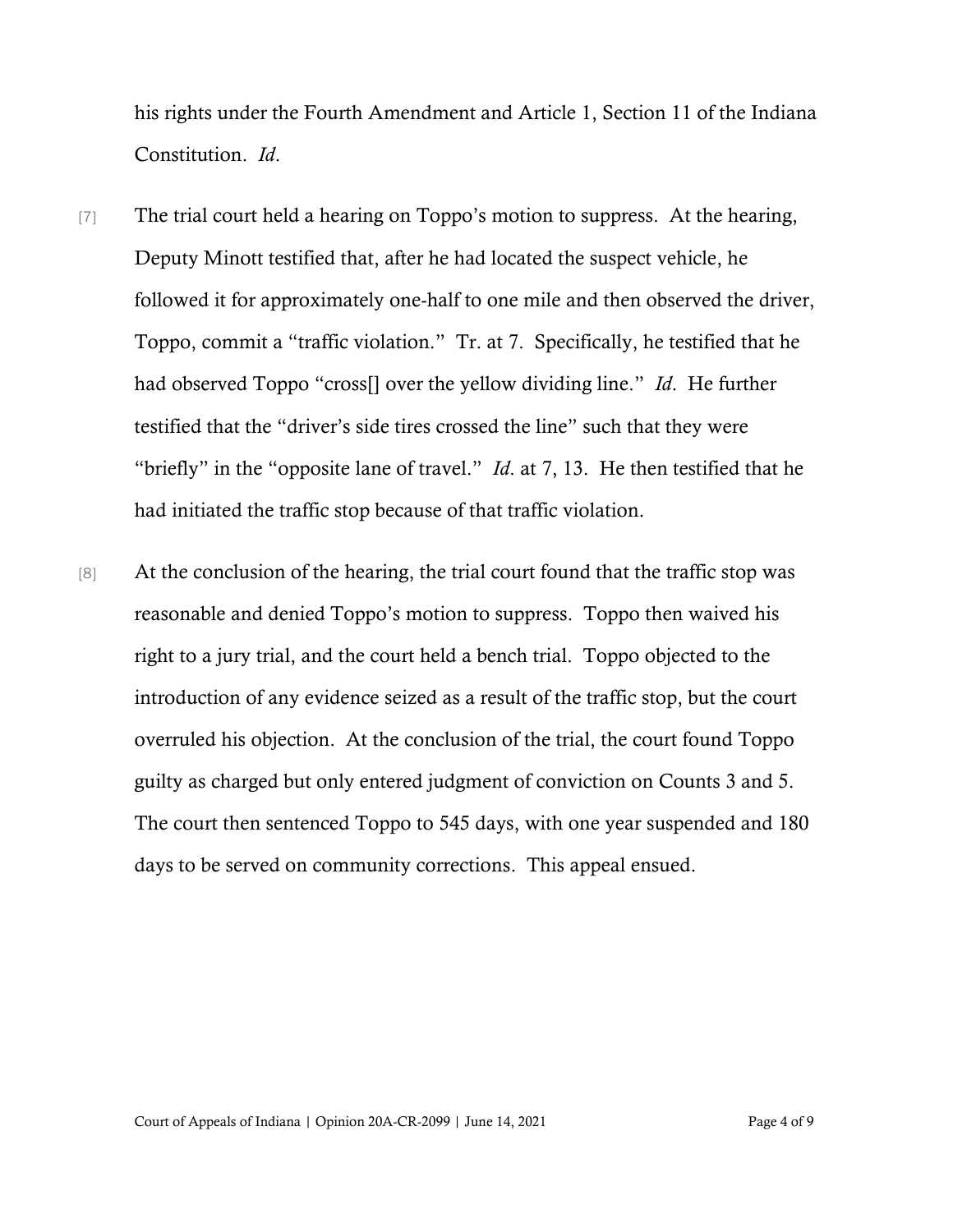### Discussion and Decision

- [9] Toppo contends that the trial court erred under the Fourth Amendment when it admitted evidence that Deputy Minott had obtained following the traffic stop.<sup>[2](#page-4-0)</sup> Toppo's argument that police violated his Fourth Amendment rights raises a question of law that we review *de novo*. *See Redfield v. State*, 78 N.E.3d 1104, 1106 (Ind. Ct. App. 2017), *trans. denied*. "[A]s a general matter[,] determinations of reasonable suspicion and probable cause should be reviewed *de novo* on appeal," while "findings of historical fact" underlying those legal determinations are reviewed "only for clear error." *Ornelas v. United States*, 517 U.S. 690, 699 (1996).
- [10] Toppo asserts that Deputy Minott violated his Fourth Amendment rights because he did not have probable cause to initiate the traffic stop of Toppo's vehicle. The Fourth Amendment to the United States Constitution protects citizens from unreasonable searches and seizures. U.S. Const. amend. IV. As a general matter, "the decision to stop an automobile is reasonable where the police have probable cause to believe that a traffic violation has occurred." *Whren v. U.S.*, 517 U.S. 806, 810 (1996). If an officer observes a driver commit

<span id="page-4-0"></span> $2\;$  In his brief, Toppo asserts that the court also erred under Article 1, Section 11 of the Indiana Constitution when it admitted evidence obtained during the traffic stop. However, while Toppo appears to acknowledge that we interpret and apply that provision independently from the Fourth Amendment, he does not provide an independent analysis under that provision. Indeed, Toppo does not discuss *Litchfield v. State*, 824 N.E.2d 356, 361 (Ind. 2005), nor does he provide any analysis of the factors outlined in that opinion. Accordingly, we conclude that Toppo has not preserved for appellate review any claim under Article 1, Section 11. *See Wilkins v. State*, 946 N.E.2d 1144, 1147 (Ind. 2011).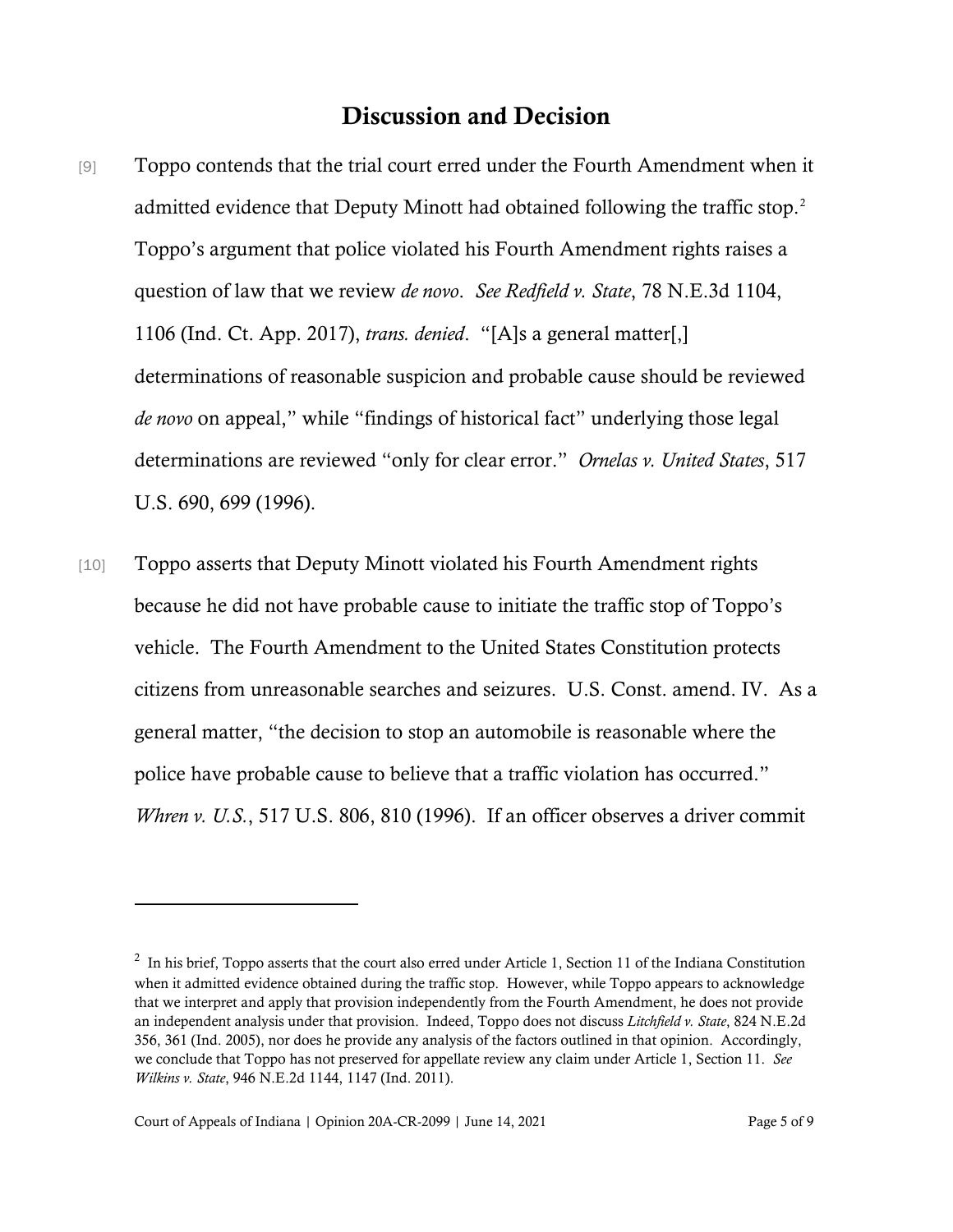a traffic violation, he has probable cause to stop that driver. *See State v. Keck*, 4 N.E.[3](#page-5-0)d 1180, 1184 (Ind. 2014).<sup>3</sup>

- [11] At the hearing on Toppo's motion to suppress, Deputy Minott testified that he initiated the traffic stop of Toppo's vehicle after he had observed Toppo "cross[] over the yellow dividing line." Tr. at 7. While that infraction is often referred to as "driving left of center," those words do not appear in the statute. Rather, the statute requires that, "[u]pon all roadways of sufficient width, a vehicle *shall be driven upon the right half of the roadway*[,]" with some exceptions. Ind. Code § 9-21-8-2(a) (2020) (emphasis added). Failure to drive on the right half of the road without legal justification is a Class C traffic infraction. I.C. § 9-21-8-49; *see also Pridemore v. State*, 71 N.E.3d 70, 74 (Ind. Ct. App. 2017).
- [12] Toppo contends that Deputy Minott lacked probable cause to initiate the traffic stop because "there is no violation under Indiana Code [S]ection 9-21-8-2(a) when an individual 'briefly' touches the middle yellow line, as was the case in this matter." Appellant's Br. at 13. However, Toppo mischaracterizes the evidence. He did not simply touch the yellow center line. Rather, Deputy Minott testified that Toppo "crossed" the yellow dividing line. Tr. at 7. More specifically, Deputy Minott stated that Toppo's driver's side tires crossed the

<span id="page-5-0"></span><sup>3</sup> Moreover, under the Fourth Amendment, a traffic stop can rest on a reasonable mistake of law. *See Heien v. North Carolina*, 574 U.S. 54, 61 (2014). Thus, Toppo is incorrect when he asserts that a mistake of law cannot justify a search. Appellant's Br. at 14 (citing *Meredith v. State*, 906 N.E.2d 867, 870 (Ind. 2009)). To the extent Indiana cases have held that an officer's reasonable mistaken belief about the law cannot justify a search under the Fourth Amendment, "they have been overruled by *Heien*." *Pridemore v. State*, 71 N.E.3d 70, 74 n.3. (Ind. Ct. App. 2017). However, as we discuss below, there was no mistake of law in this case.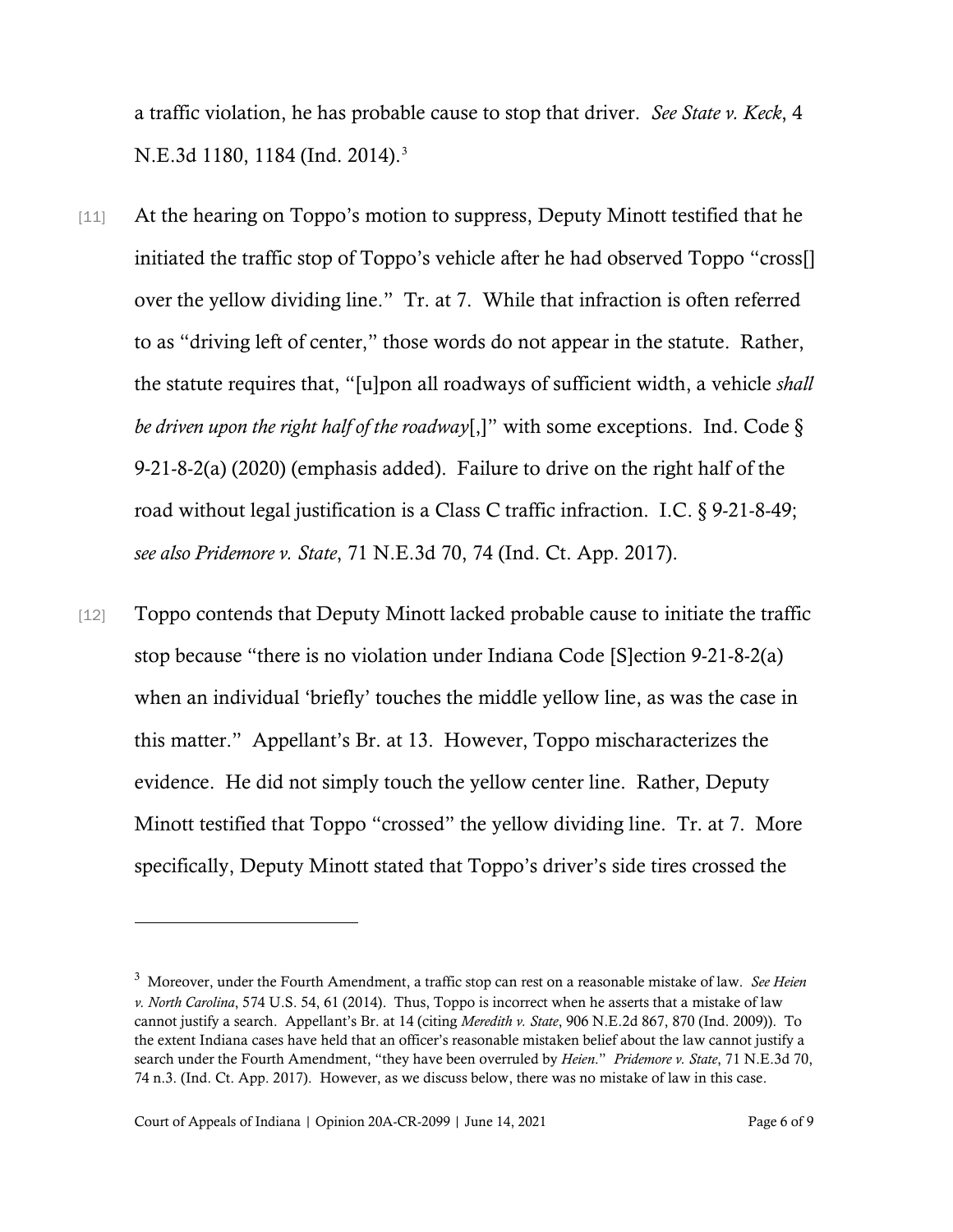center line such that they were in the "opposite lane of travel." *Id*. at 13. Thus, contrary to Toppo's assertions, the evidence demonstrates that at least two of his tires completely crossed the center line and exited the right-hand lane.

- [13] Still, Toppo asserts that his action of crossing the center line did not constitute an infraction because he only did so "briefly." *Id*. Toppo maintains that briefly touching the center line "cannot or should not be violative of the controlling statute" because the "statute is plainly focused on crossing the center roadway line and driving on the wrong side of the road, not 'briefly' touching or crossing the yellow line." Appellant's Br. at 13. But Toppo has not directed us to any authority, and we find none, to support his assertion that crossing the center line for only a brief period of time does not amount to an infraction under the statute.
- [14] Rather, the statute provides that a vehicle *shall* be driven on the right half of the roadway. I.C. § 9-21-8-2(a). We interpret that statute to mean that a vehicle must always drive on the right side of the road unless one of the enumerated exceptions applies. In other words, a motorist is not "upon the right half" of the roadway if his driver's side tires are in the opposite lane of travel. *Id*. While the statute enumerates exceptions to the requirement that an individual drive in the right lane, the statute does not provide that a person can drive left of center for any amount of time, no matter how short, when none of the exceptions apply. Had the legislature intended to allow an individual to drive left of center for a brief period of time, it could have done so. *See, e.g.,* I.C. § 35-48-4-16(b)(1) (it is a defense for a person charged with delivery of cocaine or a narcotic drug

Court of Appeals of Indiana | Opinion 20A-CR-2099 | June 14, 2021 Page 7 of 9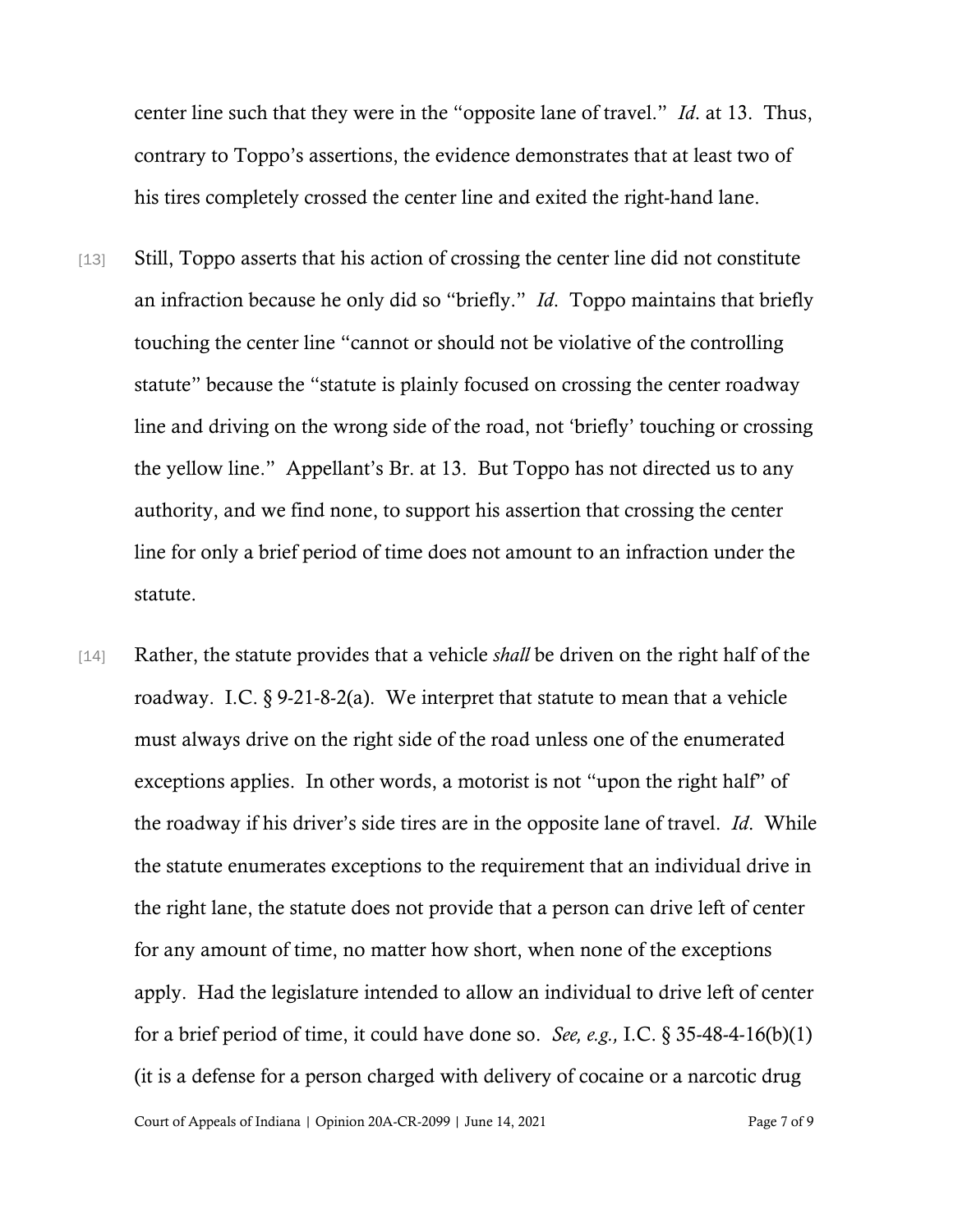within five hundred feet of a school if a person was only "briefly" near the school). But the legislature did not allow that, and we decline to read language into the statute where it does not exist.

- [15] In sum, if an officer observes an individual drive his vehicle left of center for any amount of time, that officer has observed the individual commit a traffic violation, and the officer has probable cause to conduct a traffic stop of that vehicle. Here, because Deputy Minott witnessed Toppo's vehicle cross the center line, the State presented sufficient evidence to support the trial court's conclusion that Deputy Minott had probable cause that Toppo had committed a traffic violation by driving outside the right-hand lane. *See Pridemore*, 71 N.E.3d at 74 (holding a traffic stop was justified under the Fourth Amendment where the evidence showed the police officer had a good faith belief that the defendant had driven left of center). As such, Deputy Minott's stop of Toppo's vehicle was lawful, and the trial court did not err under the Fourth Amendment to the United States Constitution when it admitted evidence Deputy Minott had seized following the traffic stop.
- [16] We emphasize that this is a case where the officer initiated a traffic stop of Toppo after he had witnessed Toppo commit a traffic violation and, thus, had probable cause to stop Toppo. This is not a case where an officer initiated a traffic stop based on the officer's belief that a motorist had committed a crime, in which case the officer would need reasonable suspicion to initiate the traffic stop. *See, e.g., Kansas v. Glover*, --U.S.--, 140 S.Ct. 1183, 1187, 206 L.Ed.2d 412 (2020) (stating that the Fourth Amendment permits an officer to initiate a brief

Court of Appeals of Indiana | Opinion 20A-CR-2099 | June 14, 2021 Page 8 of 9